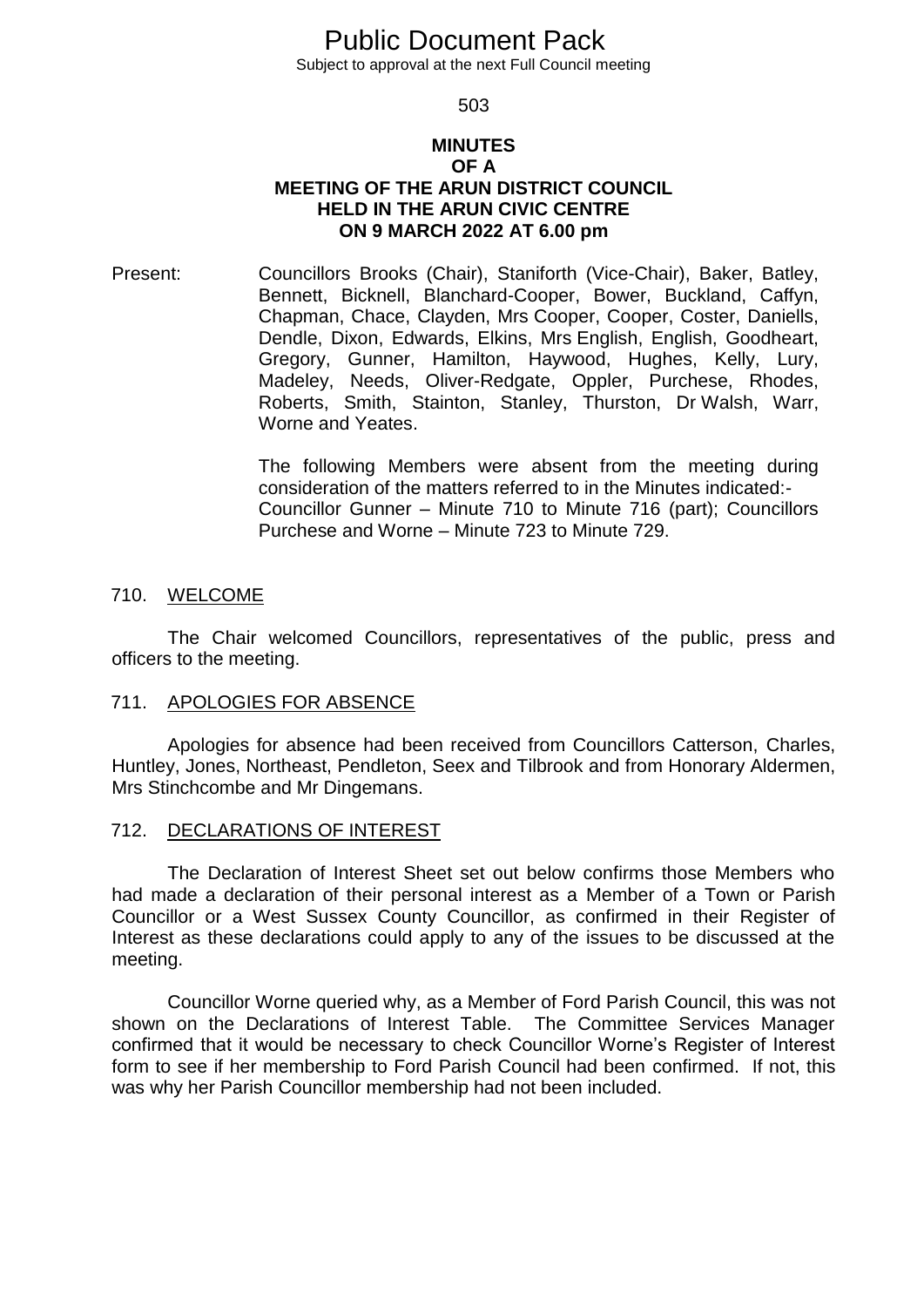Full Council - 9.03.22

| <b>Name</b>                              | Town or Parish Council or West      |
|------------------------------------------|-------------------------------------|
|                                          | <b>Sussex County Council [WSCC]</b> |
| <b>Councillor Tracy Baker</b>            | Littlehampton                       |
| <b>Councillor Kenton Batley</b>          | <b>Bognor Regis</b>                 |
| <b>Councillor Jamie Bennett</b>          | Rustington                          |
| <b>Councillor Paul Bicknell</b>          | Angmering                           |
| <b>Councillor Billy Blanchard-Cooper</b> | Littlehampton                       |
| <b>Councillor Jim Brooks</b>             | <b>Bognor Regis</b>                 |
| <b>Councillor Ian Buckland</b>           | Littlehampton and WSCC              |
| <b>Councillor David Chace</b>            | Littlehampton                       |
| <b>Councillor Mike Clayden</b>           | Rustington                          |
| <b>Councillor Andy Cooper</b>            | Rustington                          |
| <b>Councillor Alison Cooper</b>          | Rustington                          |
| <b>Councillor Sandra Daniells</b>        | <b>Bognor Regis</b>                 |
| <b>Councillor David Edwards</b>          | <b>WSCC</b>                         |
| <b>Councillor Roger Elkins</b>           | Ferring and WSCC                    |
| <b>Councillor Paul English</b>           | Felpham                             |
| <b>Councillor Steve Goodheart</b>        | <b>Bognor Regis</b>                 |
| <b>Councillor Pauline Gregory</b>        | Rustington                          |
| <b>Councillor June Hamilton</b>          | Pagham                              |
| <b>Councillor Shirley Haywood</b>        | Middleton-on-Sea                    |
| <b>Councillor David Huntley</b>          | Pagham                              |
| <b>Councillor Henry Jones</b>            | <b>Bognor Regis</b>                 |
| <b>Councillor Martin Lury</b>            | <b>Bersted</b>                      |
| <b>Councillor Claire Needs</b>           | <b>Bognor Regis</b>                 |
| <b>Councillor Mike Northeast</b>         | Littlehampton                       |
| <b>Councillor Francis Oppler</b>         | <b>WSCC</b>                         |
| <b>Councillor Jacky Pendleton</b>        | Middleton-on-Sea and WSCC           |
| <b>Councillor Vicky Rhodes</b>           | Littlehampton                       |
| <b>Councillor Emily Seex</b>             | Littlehampton                       |
| <b>Councillor Martin Smith</b>           | <b>Aldwick</b>                      |
| <b>Councillor Samantha Staniforth</b>    | <b>Bognor Regis</b>                 |
| <b>Councillor Matt Stanley</b>           | <b>Bognor Regis</b>                 |
| <b>Councillor Isabel Thurston</b>        | Barnham & Eastergate                |
| <b>Councillor James Walsh</b>            | Littlehampton and WSCC              |
| <b>Councillor Jeanette Warr</b>          | <b>Bognor Regis</b>                 |
| <b>Councillor Amanda Worne</b>           | Yapton                              |
| <b>Councillor Gillian Yeates</b>         | <b>Bersted</b>                      |

## 713. CHANGE TO THE ORDER OF THE AGENDA

Due to the absence of the Leader of the Council, Councillor Gunner, the Chair proposed to change the order of business in the agenda which was to defer Public Question Time to the end of the meeting. This was approved by the Council.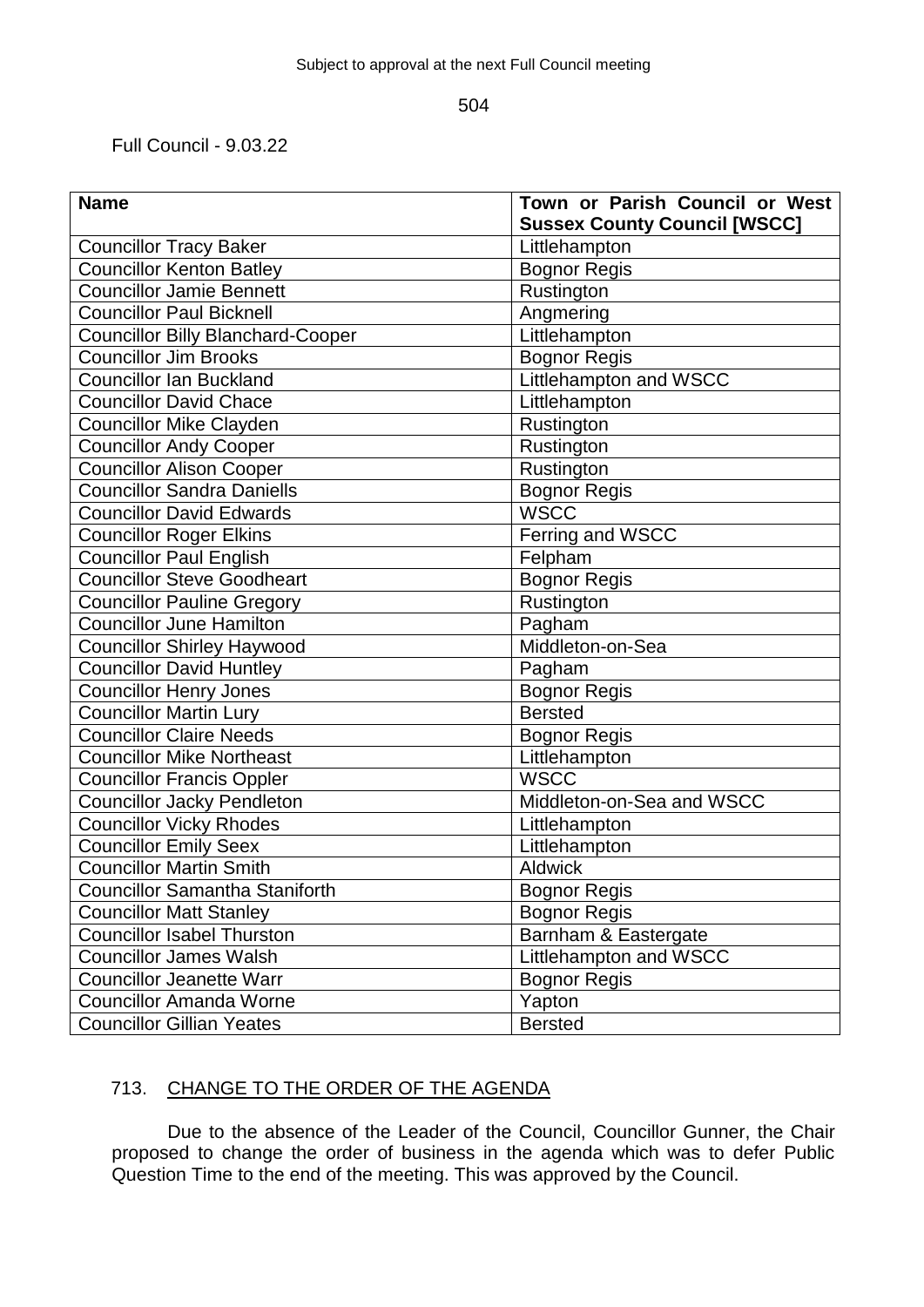Full Council - 9.03.22

#### 714. QUESTIONS FROM MEMBERS WITH PECUNIARY/PREJUDICIAL INTERESTS [BY ADVANCE NOTICE]

No questions were asked.

#### 715. PETITIONS

There were no petitions presented to this meeting.

#### 716. MINUTES

The minutes from the Special Meetings of the Council held on 23 February and 3 March 2022 were presented for approval. Both sets of minutes had been circulated separately to the agenda.

In relation to the minutes from the Special Council meeting held on 3 March 2022, Councillor Thurston confirmed that at Minute 692 [National Highways' Proposals for the A27 Arundel Improvements – Response to Statutory Consultation (Grey Route)] the statements that had been made at the meeting by Ward Councillors had not been adequately minuted. She wished this to be corrected.

In relation to the minutes from the Special Council meeting held on 23 February 2022, Councillor Coster confirmed that at Minute 684 [Adjourned Recommendation 9 from the Special Meeting of the Council held on 23 February 2022 [Statutory Resolutions] the recorded vote for this item needed to be checked in terms of those confirmed as abstained from voting.

Councillor Coster then raised a Point of Order and a Point of Clarification in line with Part 5, Section 1 – Council Procedure Rules, Rule 17.7 [Amendments to Motions] in relation to Minute 681 [Arun District Council Budget 2022/23] in terms of the advice that had been provided by the Interim Group Head of Law & Governance and Monitoring Officer in response to the amendment that had been proposed by Councillor Walsh and seconded by Councillor Coster. Councillor Coster asked the Interim Group Head of Law & Governance and Monitoring Officer to explain further to this meeting the advice that he had given.

Councillor Batley confirmed that his vote had not been recorded at Minute 681 and he asked for the Minutes to be amended to reflect his vote.

The Chair invited the Interim Group Head of Law & Governance to provide advice. He advised that a Point of Order could not be raised for a meeting which had been closed and that the minutes from the previous two meetings held on 23 February and 3 March 2022 would be reviewed for accuracy and the requested statements added.

The Chair confirmed that the approval of the minutes from the Special Meetings of the Council held on 23 February and 3 March 2022 would be deferred until the next Full Council meeting to be held on 11 May 2022.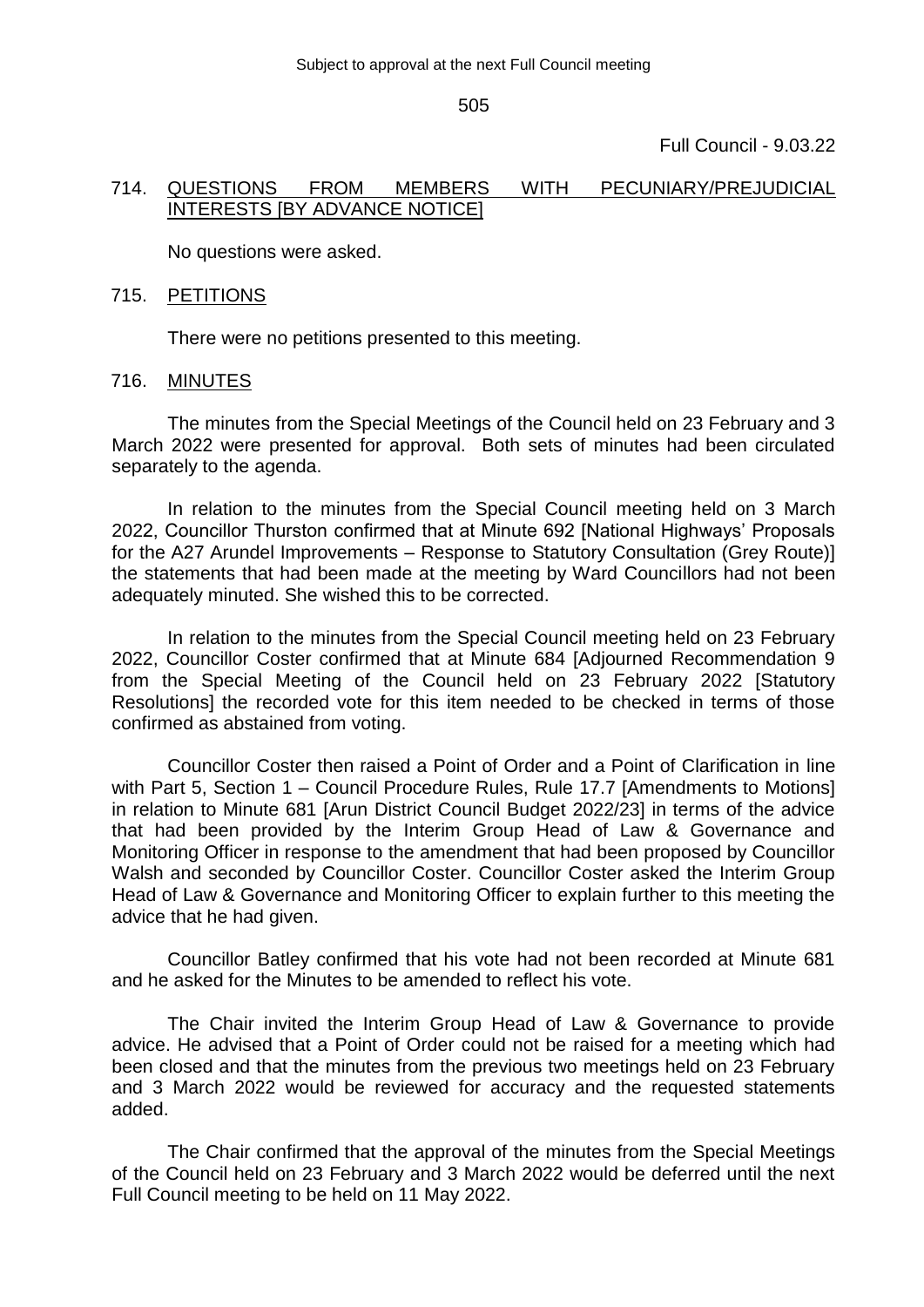Full Council - 9.03.22

## 717. CHAIR'S ANNOUNCEMENTS

The Chair outlined that he was delighted to have the opportunity to celebrate one of Arun's colleagues this week. He announced that Ivan Greer, the Council's Buildings Manager, had just reached an amazing goal of being able to celebrate an incredible 30 years of service volunteering for the RNLI.

Ivan had joined the Littlehampton RNLI in 1991 as trainee crew. He successfully qualified as crew and then as a helm  $-$  a role in which he was responsible for the lifeboat during shouts and training sessions. Over the years Ivan had seen some harrowing incidents and had been part of many life-saving rescues.

The Chair stated that he hoped that the council would join with him in passing on huge congratulations and a big thank you to Ivan for his continued commitment and support to this vital service.

## 718. URGENT MATTERS - THE BARNHAM AND EASTERGATE NEIGHBOURHOOD DEVELOPMENT PLAN 2019-2031

The Chair confirmed that there was one urgent matter for the Council to consider. He reminded Members that at the meeting of the Council held on 26 January 2022, the Chair of the Planning Policy Committee, Councillor Bower, had confirmed that consideration of Minute 480 [To 'Make' the Barnham and Eastergate Neighbourhood Development Plan (Review) 2019-2031] had been withdrawn based upon legal advice and as the process of making the modified Barnham and Eastergate Neighbourhood Plan had been challenged by Judicial Review.

The matter of 'making' the Plan could now be considered by the Council and was being presented as urgent so that the matter could be resolved now instead of having to wait until the next meeting of the Council on 11 May 2022. It was confirmed that an urgent report had been emailed to all Councillors earlier in the day and uploaded to the Council's web pages.

The meeting then received some further background from the Interim Group Head of Law and Governance and Monitoring Officer confirming that Judicial Review proceedings were now withdrawn. Earlier that afternoon this had been confirmed with a consent order having been received from the court, meaning that it was now possible for the Council to 'make' the Plan.

Councillor Bower, as Chair of the Planning Policy Committee, therefore proposed the recommendation in the report which was seconded by Councillor Hughes.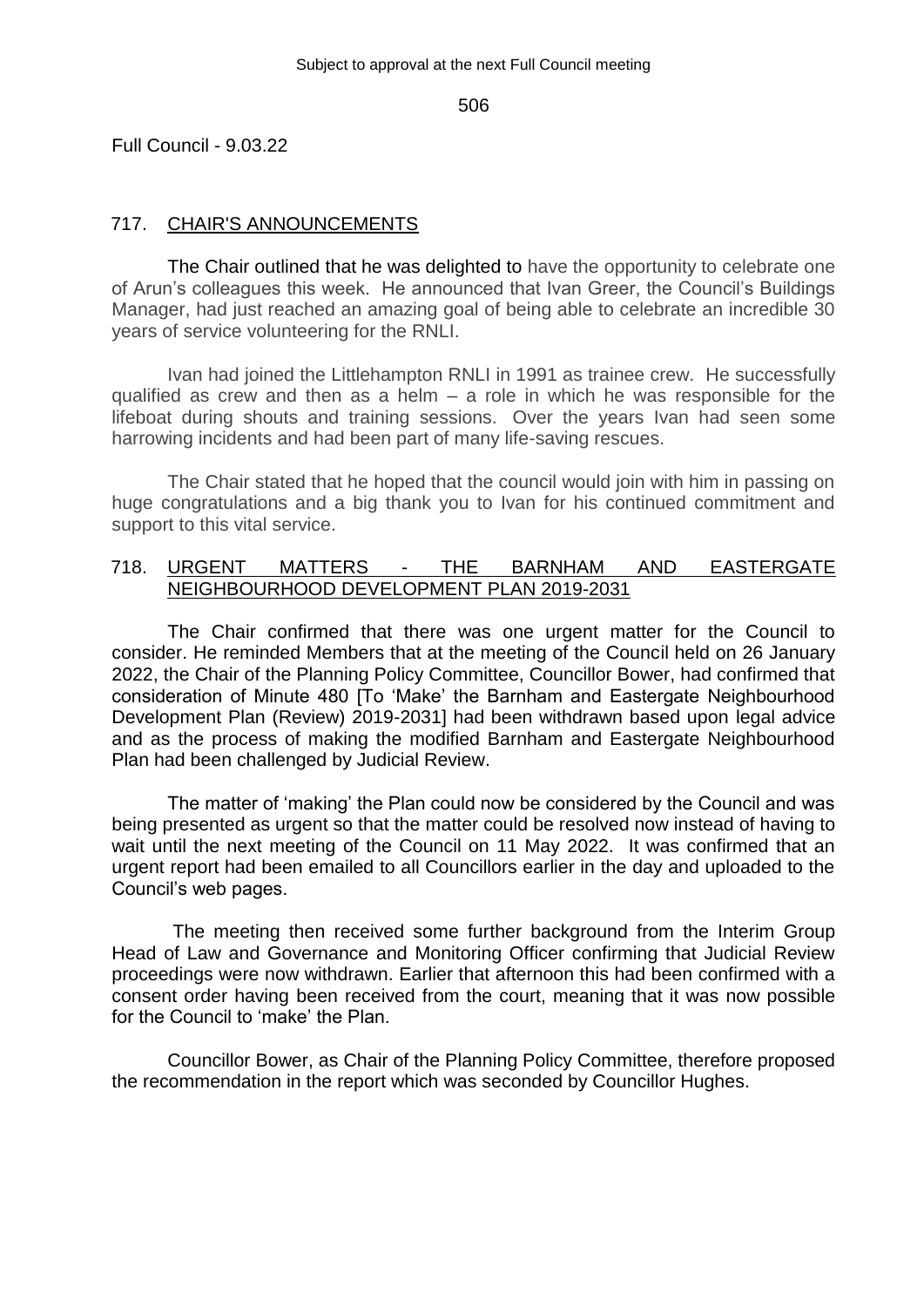## Full Council - 9.03.22

The Interim Group Head of Law & Governance and Monitoring Officer confirmed that the recommendation moved by Councillor Bower had been based on the facts in place at that time. Due to the news just announced, the Barnham and Eastergate Neighbourhood Development Plan 2019-2031 could now be 'made' with immediate effect. In response, Councillor Bower confirmed an amendment to the recommendation he had proposed earlier to read "That the Council 'makes' the Barnham and Eastergate Neighbourhood Development Plan 2019-2031 to take effect from 9 March 2022".

## The Council

#### RESOLVED

That the Council 'makes' the Barnham and Eastergate Neighbourhood Development Plan 2019-2031 to take effect from 9 March 2022.

## 719. APPOINTMENT OF VICE-CHAIR OF THE COUNCIL FOR THE MUNICIPAL YEAR 2022/23

In accordance with the Constitution, the Council was requested to appoint a Vice-Chairman and Chairman Elect for the Municipal Year 2022/23.

Two candidates had been nominated for the role. These were Councillor Alison Cooper, from the Conservative Group and Councillor Francis Oppler, from the Liberal Democrat Group.

Having had both nominations proposed and seconded by each Group, a secret ballot was undertaken with the results being declared by the Interim Group Head of Law & Governance and Monitoring Officer. He announced that 2 Councillors had abstained; that there were 7 spoilt papers, 16 voting for Councillor Oppler and 20 voting for Councillor Alison Cooper.

Councillor Alison Cooper was confirmed as having been selected for the appointment of Vice-Chairman of the Council for 2022/23 and Chairman Elect of the Council for 2023/24.

Congratulations were then extended to Councillor Mrs Cooper in being appointed Vice-Chairman of the Council for 2022/23 and Chairman Elect for 2023/34.

Councillor Staniforth, as Chair-Elect, confirmed that she was very much looking forward to working with Councillor Cooper as her Vice-Chair over the next Municipal Year. In response, Councillor Cooper thanked Members for their support confirming that she would represent the council to the best of her ability.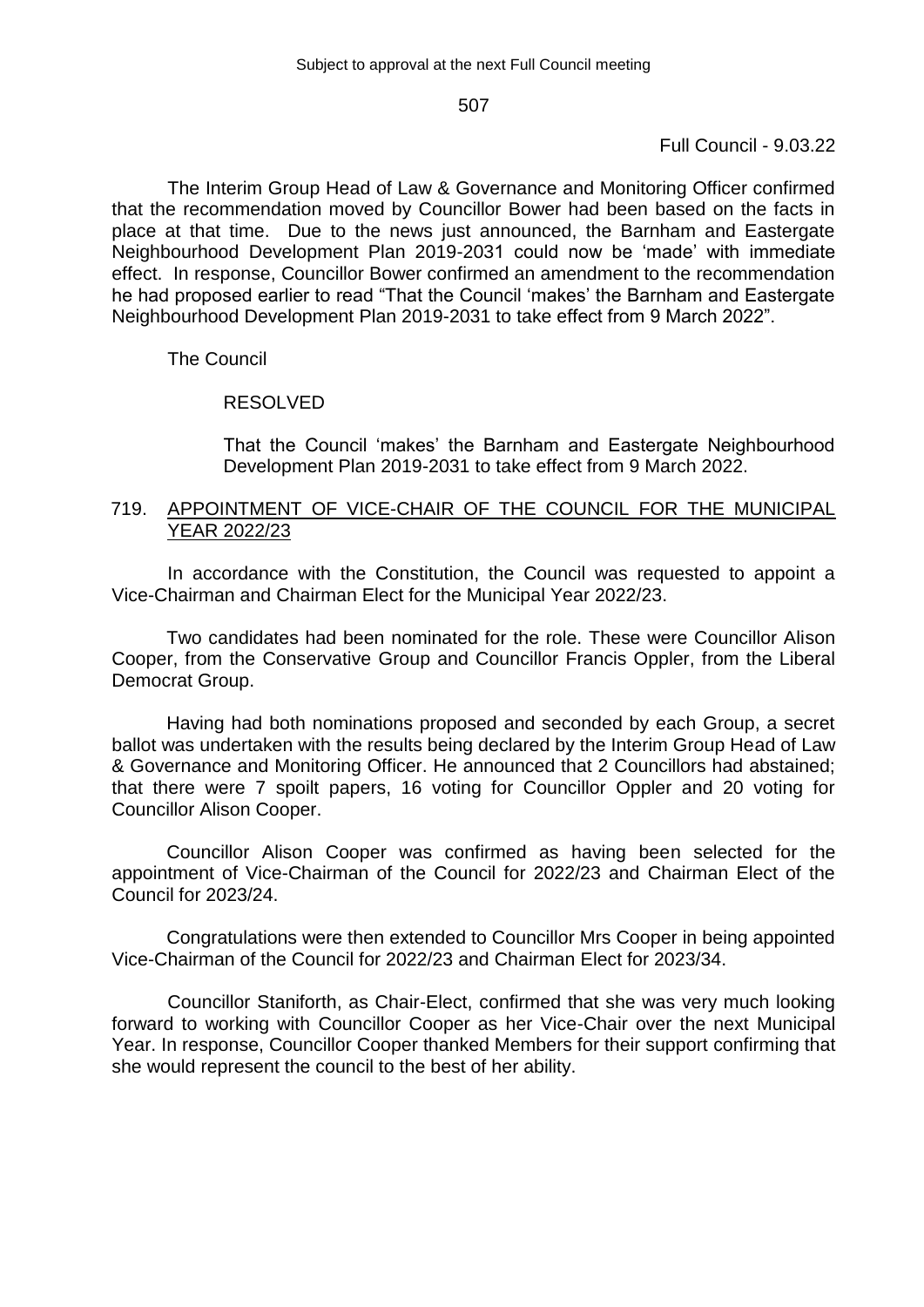Full Council - 9.03.22

## 720. CALENDAR OF MEETINGS FOR 2022/23

The Interim Group Head of Law & Governance and Monitoring Officer introduced this report confirming that this was the annual report asking Council to agree its Calendar of Meetings for 2022/23. The factors of consideration that had been taken into account in compiling the calendar had been highlighted in the report and were explained at the meeting.

Councillor Gunner then formally proposed the Calendar of Meetings for 2022/23 which was then seconded by Councillor Cooper.

The Council

RESOLVED – That

(1) The Calendar of Meetings for 2022/23 be approved; and

(2) It be noted that the dates proposed can be subject to change by the Council or the Chair of the Council or relevant Committee if there was an exceptional need for the date to be changed.

#### 721. CORPORATE SUPPORT COMMITTEE - 18 JANUARY 2022

The Chair of the Corporate Support Committee, Councillor Dendle, presented two recommendations from the meeting of the Corporate Support Committee held on 18 January 2022.

The recommendations were at Minute 558 [Pay Policy Statement 2022-23 which Councillor Dendle formally proposed. The recommendations were then seconded by Councillor Roberts.

The Council

RESOLVED – That

(1) The Pay Policy Statement 2022/23 be approved for publication on the Arun website by 1 April 2022; and

(2) Responsibility be delegated to the Interim Group Head of Corporate Support and Section 151 officer to make changes to the Pay Policy Statement should new legislation be introduced during the forthcoming year that had an effect on its content.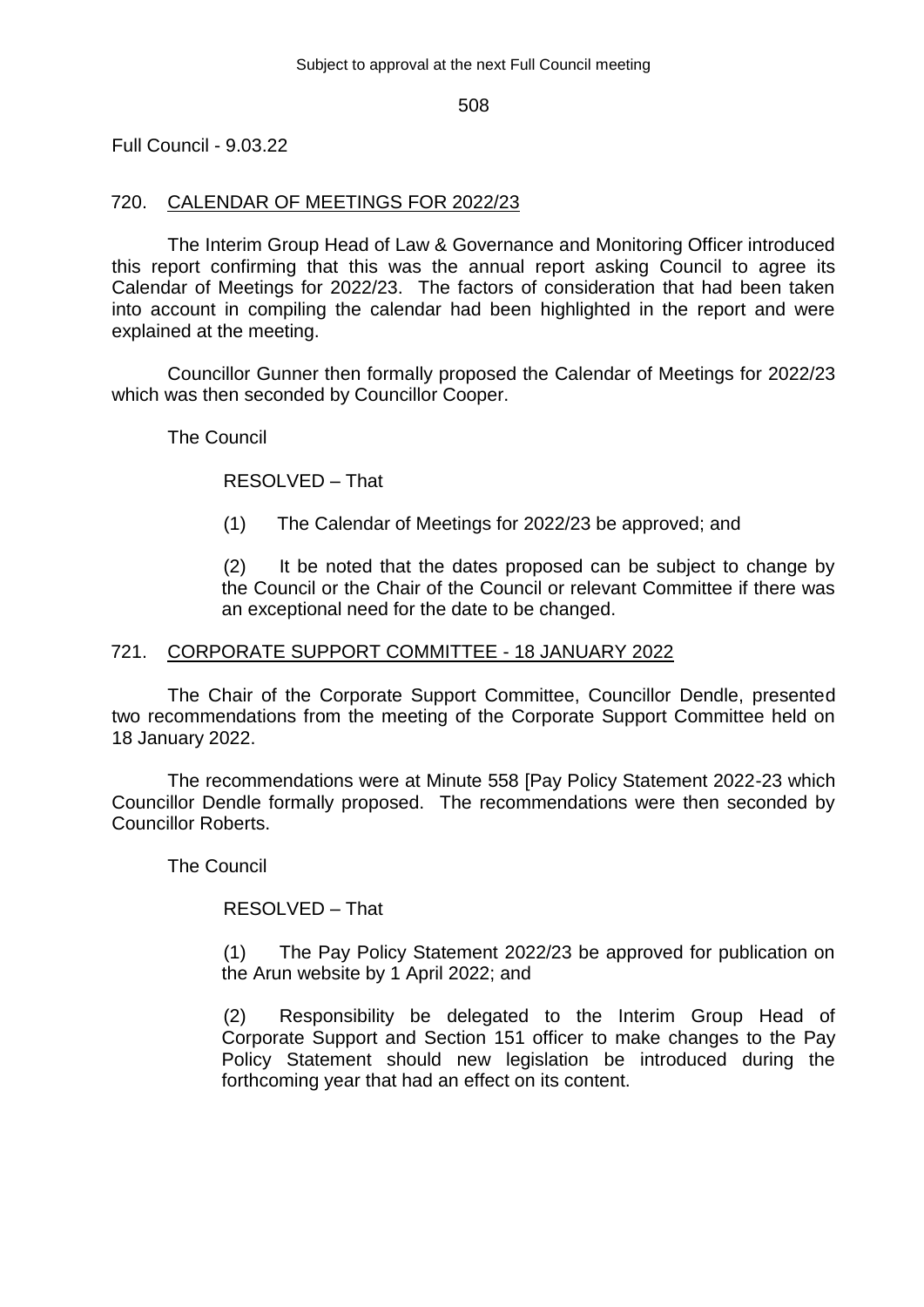Full Council - 9.03.22

## 722. PLANNING POLICY COMMITTEE - 25 JANUARY 2022

The Chair of the Planning Policy Sub-Committee, Councillor Bower, presented a recommendation from the meeting of the Planning Policy Committee held on 25 January 2022.

Councillor Bower alerted Members to a recommendation at Minute 605 [CIL Infrastructure Investment Plan (IIP 2022-2024]. Councillor Bower explained that this was very much welcomed and was a good news item for the district as it confirmed how Community Infrastructure Levy funding would be spent in conjunction with Town and Parish Councils and West Sussex County Council. Councillor Bower therefore proposed the recommendation which was then seconded by Councillor Hughes.

The Chair invited debate. One Councillor confirmed that he could not welcome or support the document as there was little within it that would benefit any resident in the district located west of the River Arun. It was disappointing that only the projects highlighted in green in the supporting paperwork would be pushed forward meaning that there were many other significant projects that would not be developed further.

A query was raised by another Councillor in relation to the A29 Realignment [ID No 25/ADC/TI] showing a figure of £70m pounds whilst the report that went to the Committee showed a figure of £67m and how did this effect the recommendation moving forward? Other questions were also asked regarding the Arundel to Ford Cycle paths [as there was one running down alongside the River Arun and one running down the road]. Instead of having two paths at Arundel, could one not be considered from Aldwick to Pagham? Concerns were again expressed as to how light the proposed infrastructure was for the western side of the district.

The Interim Group Head of Law & Governance and Monitoring Officer explained that the figures in the appendix to the report were different to what had been brought before the Committee, as the link used for the appendix had been updated to reflect the true figures, this was the only change that had been made to the document. The Director of Place explained that the figure for the A29 had been updated following additional information received from West Sussex County Council.

Further questions were then asked which were responded to at the meeting.

A request was then made that the voting on this item be recorded. Those voting for it were Councillors Baker, Bicknell, Bower, Buckland, Caffyn, Chace, Chapman, Clayden, Mrs Cooper, Cooper, Daniells, Dendle, Edwards, Elkins, Mrs English, English, Goodheart, Gunner, Hughes, Kelly, Madeley, Oliver-Redgate, Rhodes, Roberts, Stainton, Staniforth and Thurston (27). No Councillors voted against. Those abstaining were Councillors Batley, Bennett, Blanchard-Cooper, Brooks, Coster, Dixon, Gregory, Hamilton, Haywood, Lury, Needs, Oppler, Smith, Stanley, Walsh, Warr and Yeates  $(17)$ .

The Council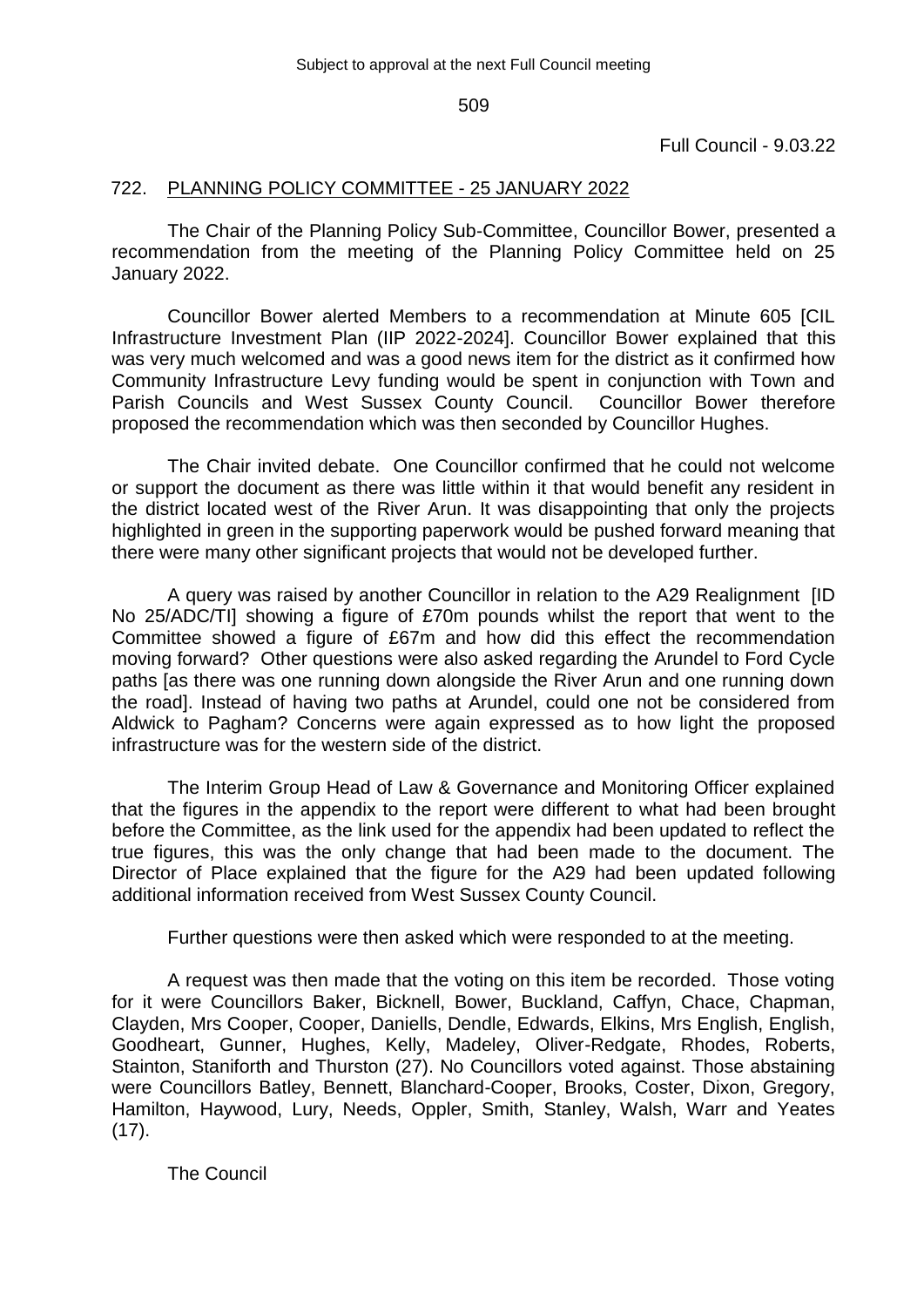Full Council - 9.03.22

### RESOLVED

That the Arun Infrastructure Investment Plan (for the period 2022-2024) be approved and published on the Council's website.

#### 723. POLICY AND FINANCE COMMITTEE - 10 FEBRUARY 2022

The Chair of the Policy & Finance Committee, Councillor Gunner, presented recommendations from the meeting of the Policy & Finance Committee held on 10 February 2022.

Councillor Gunner drew Members' attention to the first recommendation at Minute 652 [Capital Strategy 2022/23 to 2026/27] which in formally proposing thanked the Interim Group Head of Corporate Support & Section 151 Officer and her team for preparing this substantial document. Councillor Cooper then seconded the recommendation.

The Council

## RESOLVED

That the Capital Strategy 2022/23 to 2026/27 be approved.

Councillor Gunner then alerted Members to the next recommendation at Minute 653 [Council Vision 2022-2026] which he proposed. The recommendation was seconded by Councillor Cooper.

The Council

#### RESOLVED

That the Council Vision 2022-2026 be approved.

## 724. AUDIT & GOVERNANCE COMMITTEE - 22 FEBRUARY 2022

The Chair of the Audit & Governance Committee, Councillor Clayden, presented the recommendations following the meeting of the Audit & Governance Committee held on 22 February 2022.

Councillor Clayden alerted Members to three recommendations at Minute 668 [Treasury Management Strategy Statement and Annual Investment Strategy] which he formally proposed. The recommendations were then seconded by Councillor Chapman.

The Council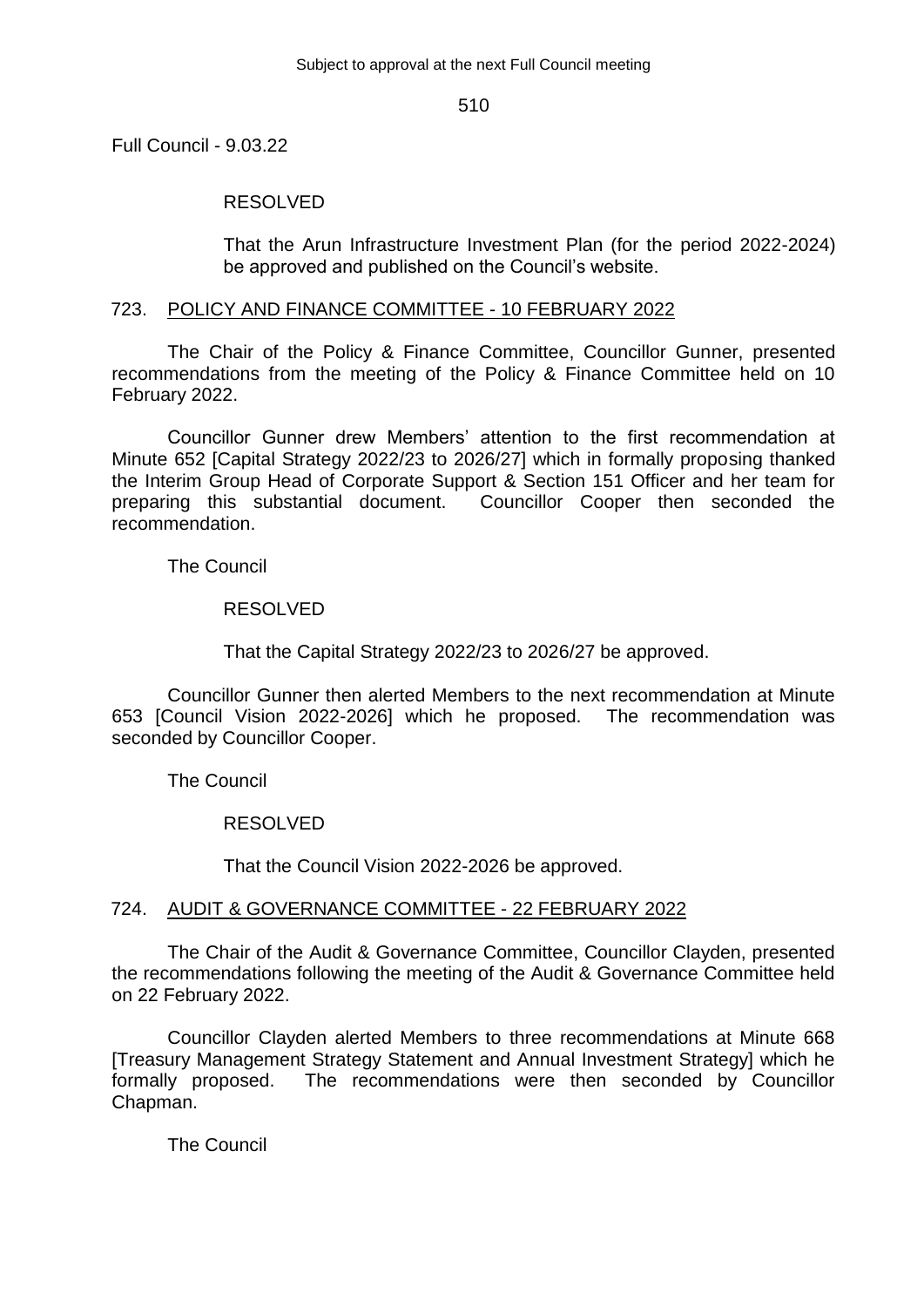Full Council - 9.03.22

## RESOLVED – That

(1) The Treasury Management Statement for 2022/23 to 2024/25 be approved and adopted;

(2) The Annual Investment Strategy for 2022/23 to 2024/25, including the addition of new counterparties; JP Morgan Chase Bank and National Australia Bank, be approved and adopted; and

(3) The Prudential Indicators within the TMSS and AIS for 2022/23 to 2024/25 as contained in Appendix 1 and the body of the report be approved.

## 725. MOTIONS

The Chair confirmed that no Motions had been submitted for this meeting.

## 726. GENERAL QUESTIONS FROM MEMBERS [BY ADVANCE NOTICE]

The Chair referred Councillors to the Questions from Members that had been circulated to the meeting and submitted in line with Council Procedure Rule 14.3. Supplementary questions and answers were raised and provided. A final schedule of these questions will be uploaded to this meeting's web page within ten working days of this meeting.

A summary of the questions is set out below:

- (1) Councillor Dixon to the Chair of the Economy Committee Councillor Cooper Re: The A27 Arundel Bypass
- (2) Councillor Dixon to the Chair of the Environment Committee Councillor Edwards Re: The A27 Arundel Bypass
- (3) Councillor Stanley to the Chair of the Environment Committee Councillor Edwards Re: The Bersted Brooks County Park
- (4) Councillor Stanley to the Vice-Chair of the Housing & Wellbeing Committee Councillor Gregory Re: Did the Council have an up to date Accessibility **Policy**
- (5) Councillor Stanley to the Vice-Chair of the Housing & Wellbeing Committee Councillor Gregory re: Resolving accessibility issues in the Councils sheltered accommodation
- (6) Councillor Stanley to the Chair of the Environment Committee, Councillor Edwards Re: when the first meeting of the Beach Access Working Party will take place
- (7) Councillor Stanley to the Chair of the Planning Policy Committee, Councillor Bower Re: Consultation undertaken by developers in reference to the Felpham Golf Course
- (8) Councillor Stanley to the Chair of the Audit & Governance Committee, Councillor Clayden Re: Requesting an update on the progress of the Council's Equality and Diversity Audit